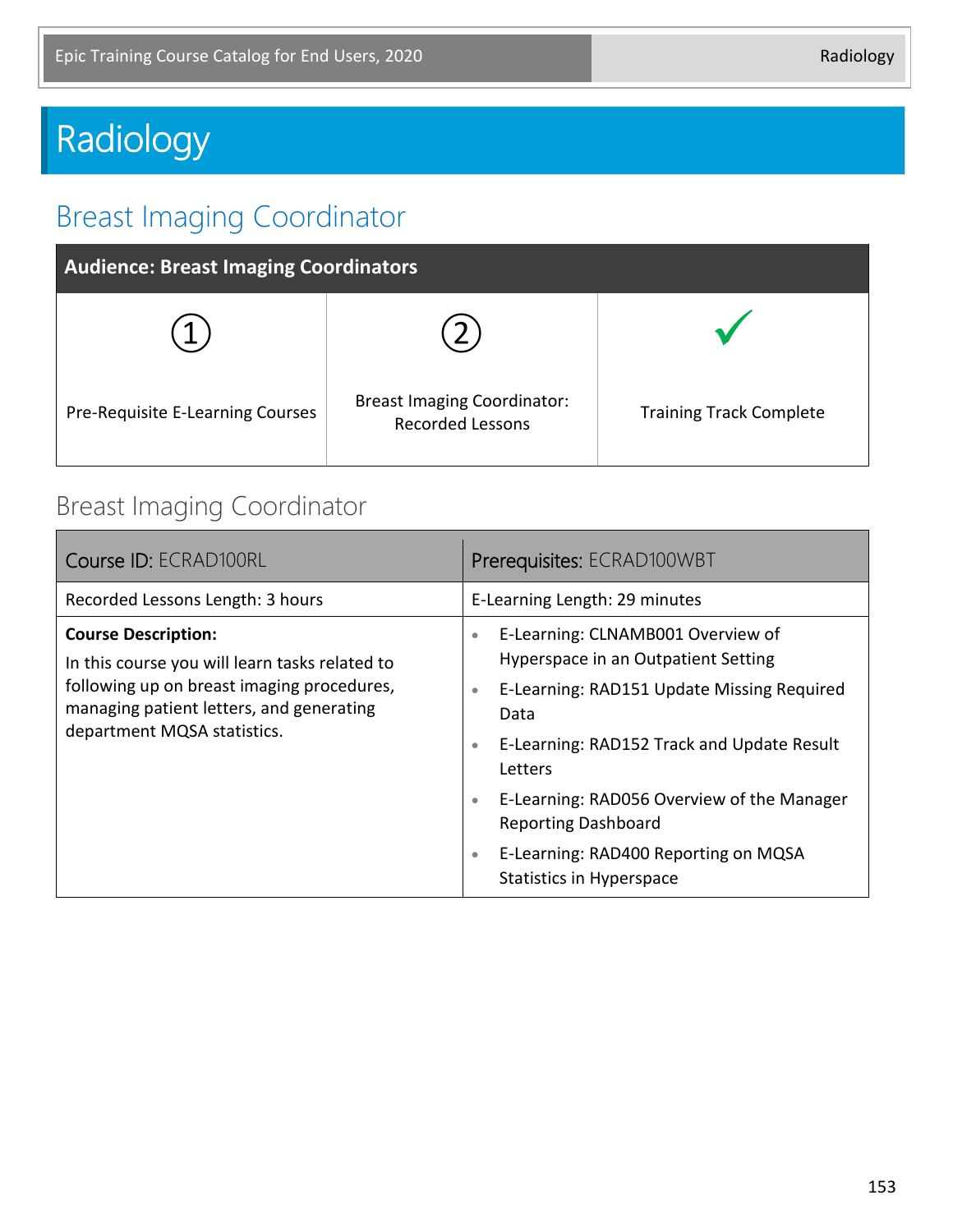# Breast Imaging Technologist

| <b>Audience: Breast Imaging Techs</b> |                                                                |                                |
|---------------------------------------|----------------------------------------------------------------|--------------------------------|
|                                       |                                                                |                                |
| Pre-Requisite E-Learning Courses      | <b>Breast Imaging Technologist:</b><br><b>Recorded Lessons</b> | <b>Training Track Complete</b> |

#### Breast Imaging Technologist

| Course ID: ECRAD101RL                                                                                                                                                                                                                         | Prerequisites: ECRAD101WBT                                                                                                                                                                                                                               |
|-----------------------------------------------------------------------------------------------------------------------------------------------------------------------------------------------------------------------------------------------|----------------------------------------------------------------------------------------------------------------------------------------------------------------------------------------------------------------------------------------------------------|
| Recorded Lessons Length: 2 hours                                                                                                                                                                                                              | E-Learning Length: 18 minutes                                                                                                                                                                                                                            |
| <b>Course Description:</b><br>In this course you will learn tasks related to<br>entering paper orders into the electronic system,<br>adding patients on to the schedule, and<br>documenting the beginning and end of breast<br>imaging exams. | E-Learning: CLNAMB001 Overview of<br>$\bullet$<br>Hyperspace in an Outpatient Setting<br>E-Learning: RAD054: Overview of the<br>$\bullet$<br><b>Technologist Work List</b><br>E-Learning: RAD051 Introduction to Ancillary<br>$\bullet$<br><b>Orders</b> |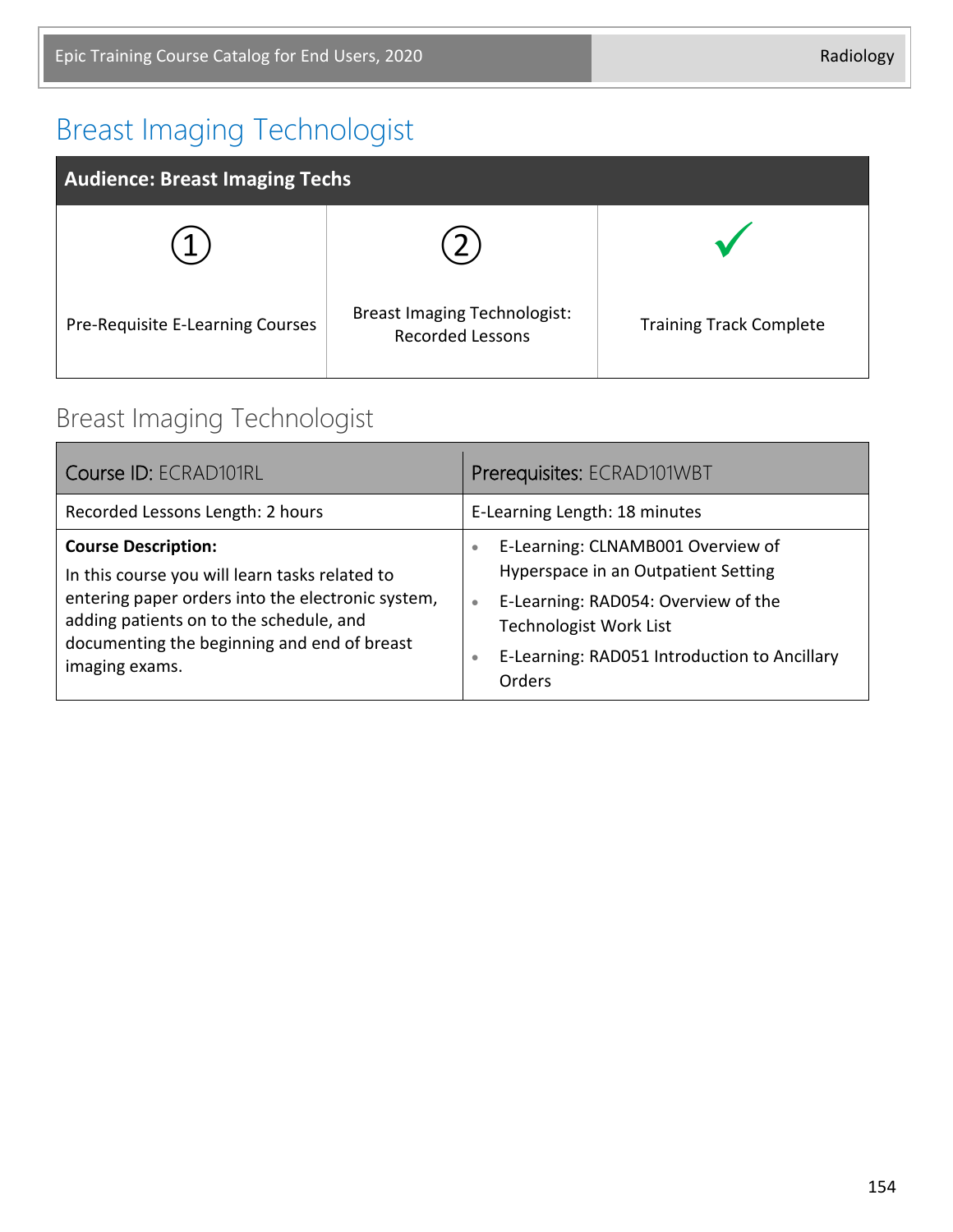#### Interventional Nurse

| Audience: All RNs documenting procedural tasks |                                                |                                |
|------------------------------------------------|------------------------------------------------|--------------------------------|
|                                                |                                                |                                |
| Pre-Requisite E-Learning Courses               | Interventional Nurse:<br>Live Virtual Training | <b>Training Track Complete</b> |

#### Interventional Nurse

| Course ID: ECRAD102ILT                                                                                                                                 | Prerequisites: ECRAD102WBT                                                                                                                                                                                                                                                            |
|--------------------------------------------------------------------------------------------------------------------------------------------------------|---------------------------------------------------------------------------------------------------------------------------------------------------------------------------------------------------------------------------------------------------------------------------------------|
| Instructor-Led Course Length: 2.5 hours                                                                                                                | E-Learning Length: 23 minutes                                                                                                                                                                                                                                                         |
| <b>Course Description:</b><br>In this course you will learn tasks related to<br>performing pre-procedure, intra-procedure, and<br>post-procedure care. | E-Learning: CLNAMB001 Overview of<br>$\bullet$<br>Hyperspace in an Outpatient Setting<br>E-Learning: RAD053 Overview of the Narrator<br>$\bullet$<br>E-Learning: CAR050 Overview of Report<br>$\bullet$<br><b>Settings</b><br>E-Learning: CLN058 Overview of a Navigator<br>$\bullet$ |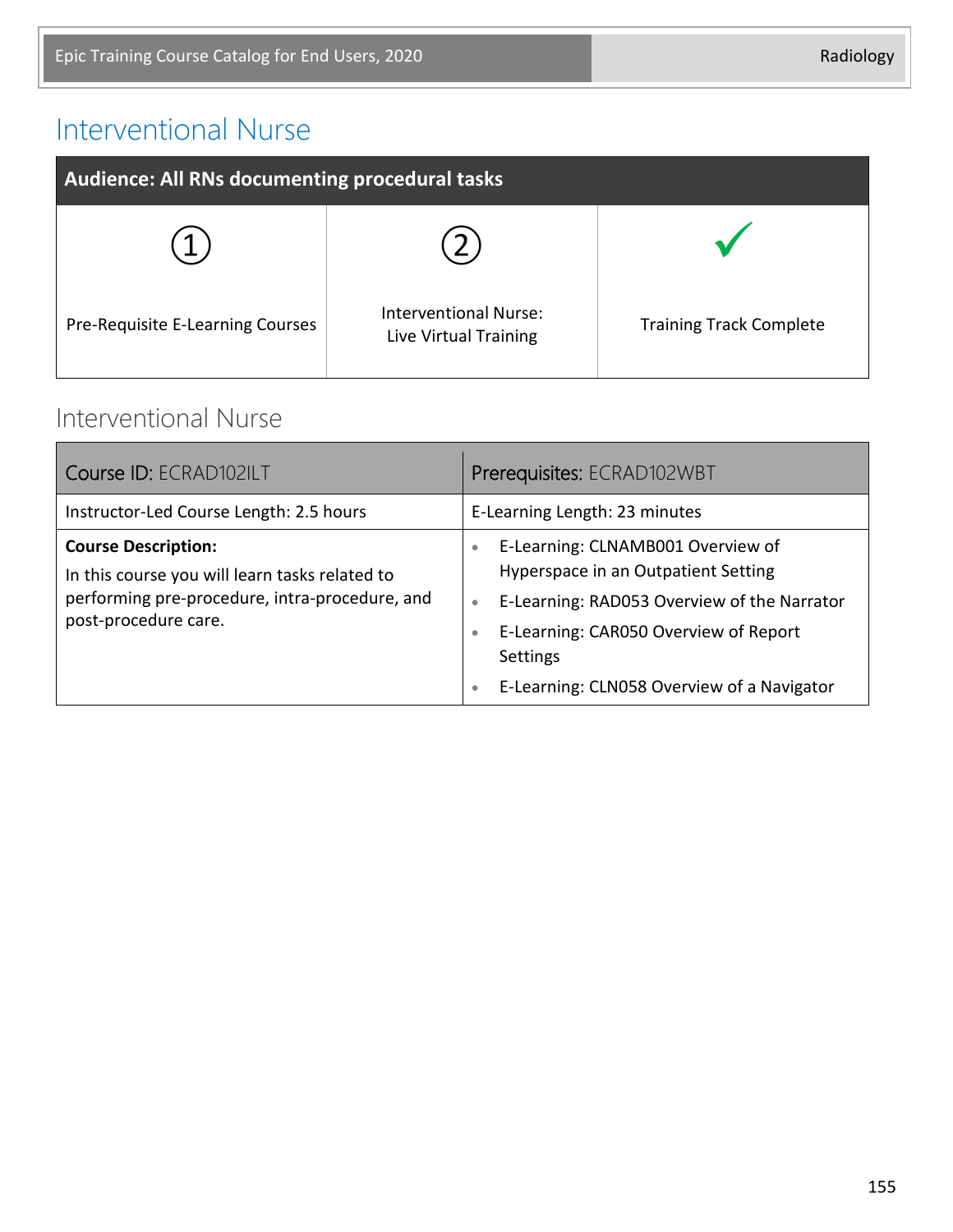#### Non-Invasive Nurse

| Audience: All RNs documenting procedural tasks |                                                     |                                |
|------------------------------------------------|-----------------------------------------------------|--------------------------------|
|                                                |                                                     |                                |
| Pre-Requisite E-Learning Courses               | <b>Non-Invasive Nurse:</b><br>Live Virtual Training | <b>Training Track Complete</b> |

#### Interventional Nurse

| Course ID: ECRAD105ILT                                                                                                                                                                                                                                                                                    | Prerequisites: ECRAD105WBT                                                                                                                                                                                                                                                            |
|-----------------------------------------------------------------------------------------------------------------------------------------------------------------------------------------------------------------------------------------------------------------------------------------------------------|---------------------------------------------------------------------------------------------------------------------------------------------------------------------------------------------------------------------------------------------------------------------------------------|
| Instructor-Led Course Length: 2.5 hours                                                                                                                                                                                                                                                                   | E-Learning Length: 23 minutes                                                                                                                                                                                                                                                         |
| <b>Course Description:</b><br>Non-Invasive Radiology Nurse that uses the Status<br>board to document non-invasive procedure, such<br>as IV placement and medication, temperature and<br>blood pressure Non-invasive Nurses also have the<br>ability to Start and End procedures on the Tech<br>Work list. | E-Learning: CLNAMB001 Overview of<br>$\bullet$<br>Hyperspace in an Outpatient Setting<br>E-Learning: RAD053 Overview of the Narrator<br>$\bullet$<br>E-Learning: CAR050 Overview of Report<br>$\bullet$<br><b>Settings</b><br>E-Learning: CLN058 Overview of a Navigator<br>$\bullet$ |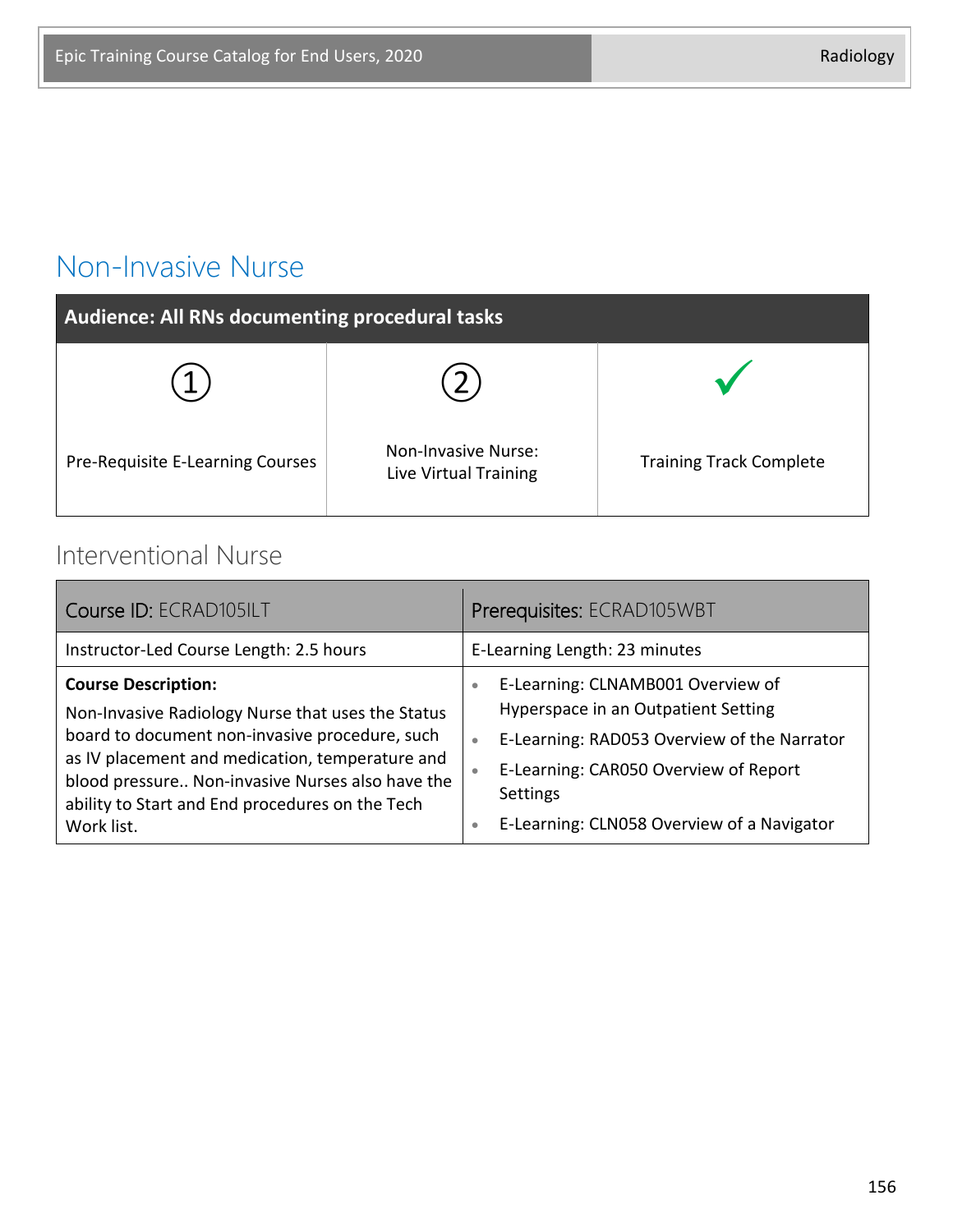## Interventional Technologist

| Audience: All procedural technologists |                                                         |                                |
|----------------------------------------|---------------------------------------------------------|--------------------------------|
|                                        |                                                         |                                |
| Pre-Requisite E-Learning Courses       | Interventional Technologist:<br><b>Recorded Lessons</b> | <b>Training Track Complete</b> |

#### Interventional Technologist

| Course ID: ECRAD103RL                                                                                                           | Prerequisites: ECRAD103WBT                                                                                                                                                                                                                                                                                         |
|---------------------------------------------------------------------------------------------------------------------------------|--------------------------------------------------------------------------------------------------------------------------------------------------------------------------------------------------------------------------------------------------------------------------------------------------------------------|
| Recorded Lesson Length: 2.5 hours                                                                                               | E-Learning Length: 23 minutes                                                                                                                                                                                                                                                                                      |
| <b>Course Description:</b><br>In this course you will learn tasks related to<br>scheduling and documenting invasive procedures. | E-Learning: CLNAMB001 Overview of<br>$\bullet$<br>Hyperspace in an Outpatient Setting<br>E-Learning: RAD054 Overview of the<br>$\bullet$<br><b>Technologist Work List</b><br>E-Learning: CAR050 Overview of Report<br>$\bullet$<br>Settings<br>E-Learning: RAD051 Introduction to Ancillary<br>$\bullet$<br>Orders |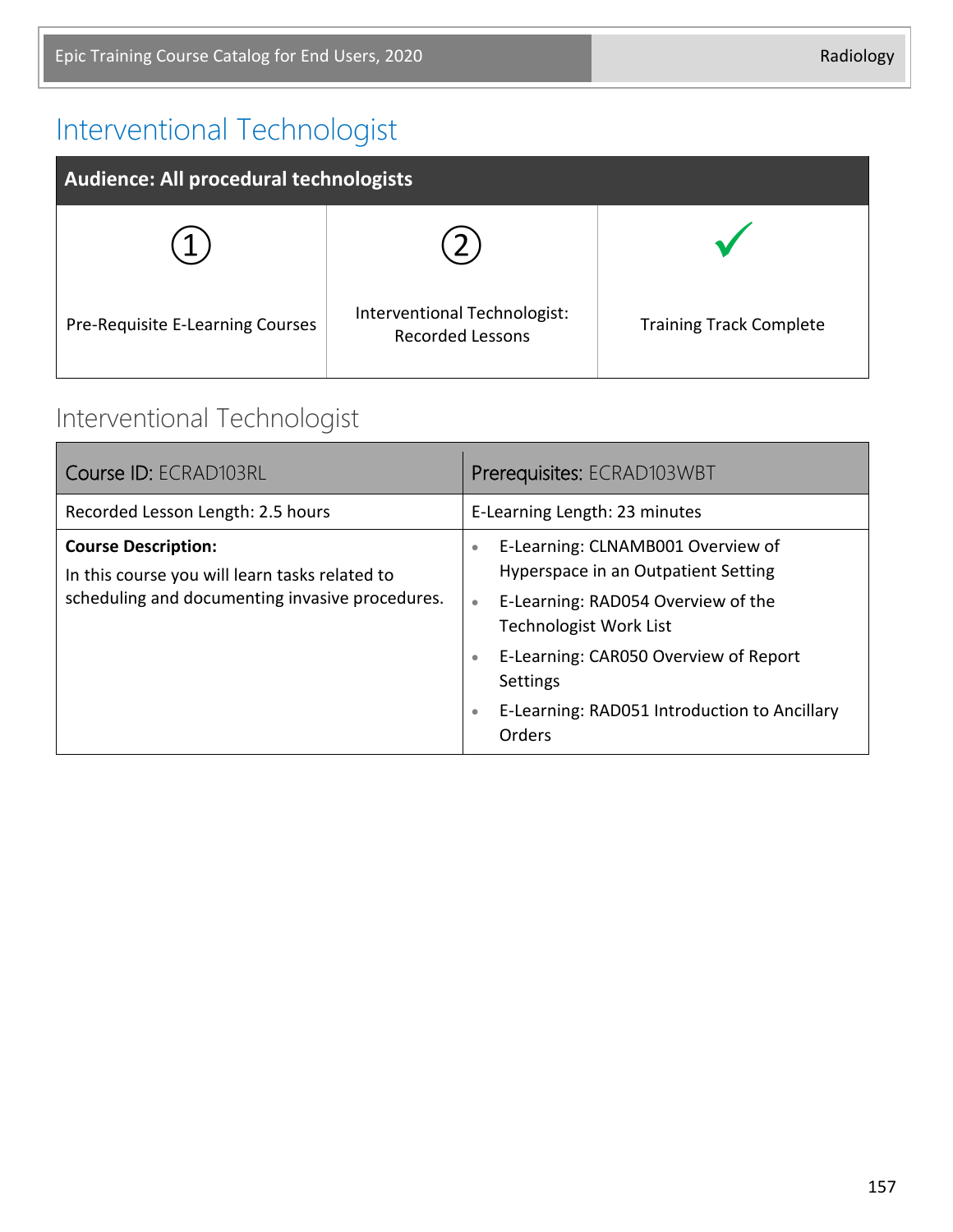# Radiology Manager

| <b>Audience: All Radiology Managers Across Modalities</b> |                                               |                                |
|-----------------------------------------------------------|-----------------------------------------------|--------------------------------|
|                                                           |                                               |                                |
| Pre-Requisite E-Learning Courses                          | Radiology Manager:<br><b>Recorded Lessons</b> | <b>Training Track Complete</b> |

## Radiology Manager

| Course ID: ECRAD107RL                                                                                                                                                                   | Prerequisites: ECRAD107WBT                                                                                                                                                                                                                                                                                                                                                                                                                                                                                                           |
|-----------------------------------------------------------------------------------------------------------------------------------------------------------------------------------------|--------------------------------------------------------------------------------------------------------------------------------------------------------------------------------------------------------------------------------------------------------------------------------------------------------------------------------------------------------------------------------------------------------------------------------------------------------------------------------------------------------------------------------------|
| Recorded Lesson Length: 3 hours                                                                                                                                                         | E-Learning Length: 12 minutes                                                                                                                                                                                                                                                                                                                                                                                                                                                                                                        |
| <b>Course Description:</b><br>In this course you will learn tasks related to<br>correcting documentation errors, resolving<br>incomplete work, and generating department<br>statistics. | E-Learning: CLNAMB001 Overview of<br>$\bullet$<br>Hyperspace in an Outpatient Setting<br>E-Learning: CAD053 Overview of the<br>$\bullet$<br>Snapboard<br>E-Learning: RAD054 Overview of the<br>$\bullet$<br><b>Technologist Work List</b><br>E-Learning: RAD051 Introduction to Ancillary<br>$\bullet$<br><b>Orders</b><br>E-Learning: RAD450 Overview of Charge<br>$\bullet$<br>Capture Workflows<br>E-Learning: RAD056 Overview of the Manager<br>$\bullet$<br>Dashboard<br>E-Learning: RPT005 Run and Manage Reports<br>$\bullet$ |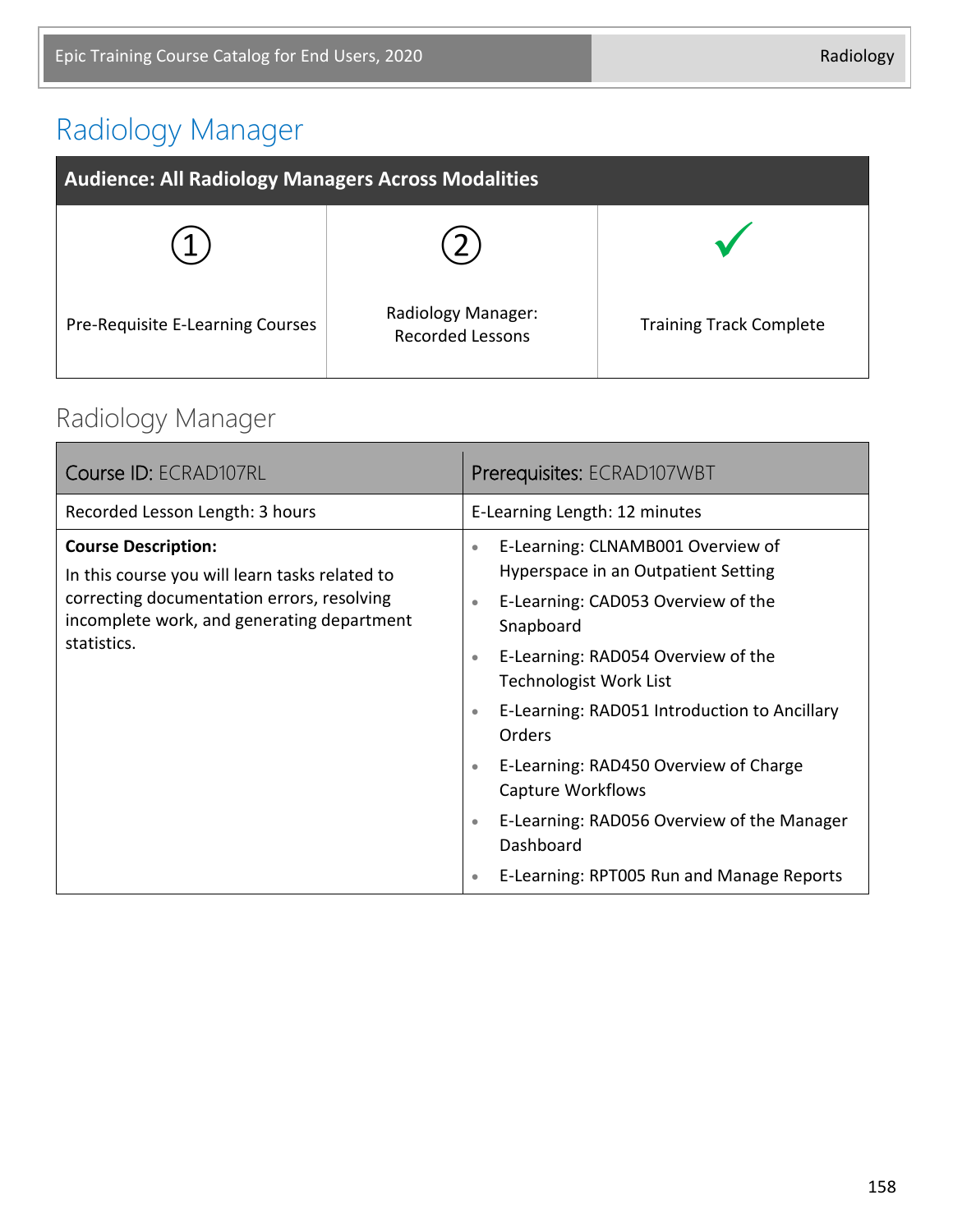## Non-Invasive Technologist

| <b>Audience: Non-Invasive Techs</b> |                                                       |                                |  |
|-------------------------------------|-------------------------------------------------------|--------------------------------|--|
|                                     |                                                       |                                |  |
| Pre-Requisite E-Learning Courses    | Non-Invasive Technologist:<br><b>Recorded Lessons</b> | <b>Training Track Complete</b> |  |

#### Non-Invasive Technologist

| Course ID: ECRAD104RL                                                                                                                                                                         | Prerequisites: ECRAD104WBT                                                                                                                                                                                                                        |  |
|-----------------------------------------------------------------------------------------------------------------------------------------------------------------------------------------------|---------------------------------------------------------------------------------------------------------------------------------------------------------------------------------------------------------------------------------------------------|--|
| Recorded Lesson Length: 2 hours                                                                                                                                                               | E-Learning Length: 18 minutes                                                                                                                                                                                                                     |  |
| <b>Course Description:</b><br>In this course you will learn tasks related to<br>scheduling orders for high priority patients, and<br>documenting exams with contrast and without<br>contrast. | E-Learning: CLNAMB001: Overview of<br>$\bullet$<br>Hyperspace in an Outpatient Setting<br>E-Learning: RAD054 Overview of the<br>$\bullet$<br><b>Technologist Work List</b><br>E-Learning: RAD051 Introduction to Ancillary<br>$\bullet$<br>Orders |  |